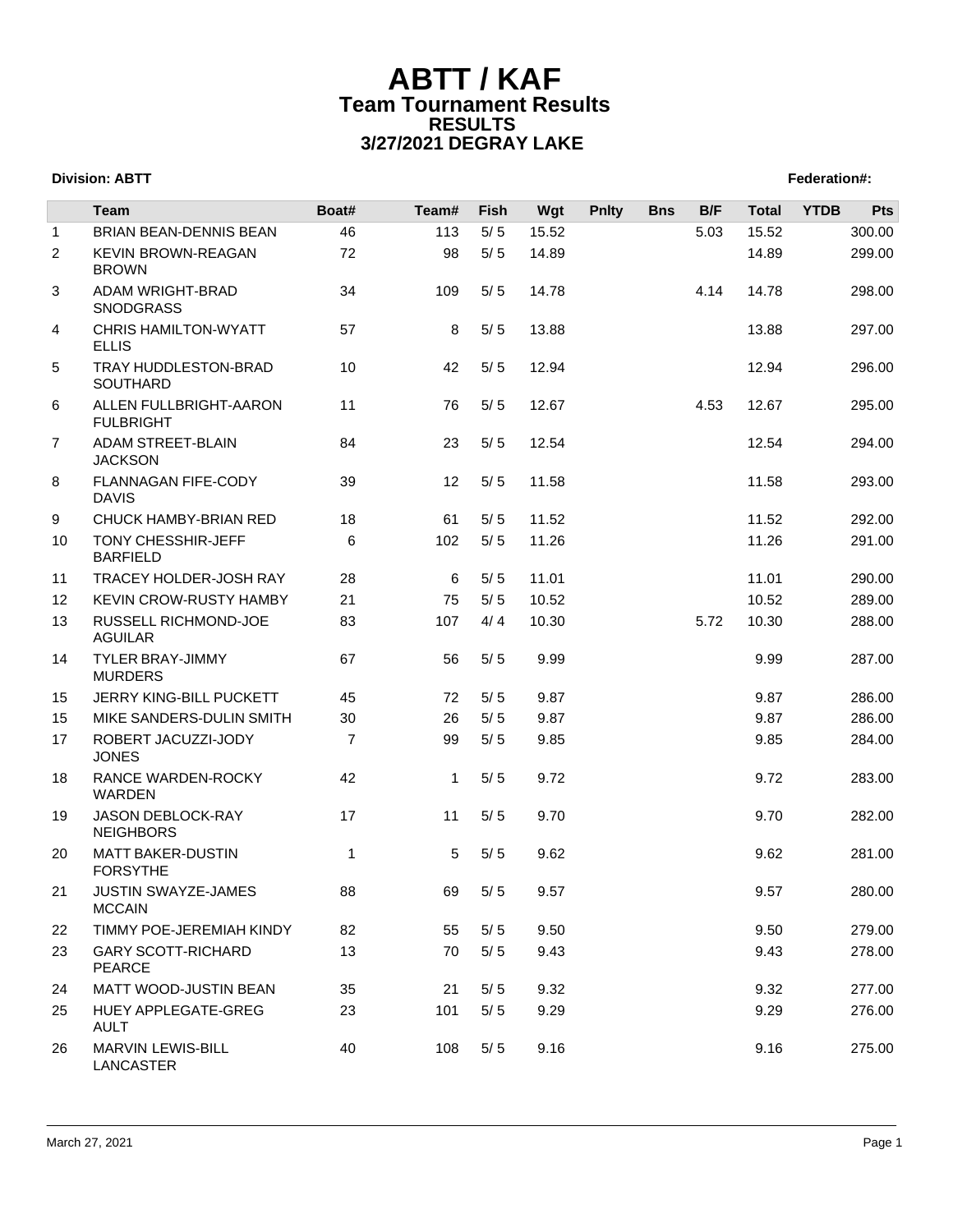|    | <b>Team</b>                                    | Boat# | Team# | Fish  | Wgt  | <b>Pnlty</b> | <b>Bns</b> | B/F  | <b>Total</b> | <b>YTDB</b> | Pts    |
|----|------------------------------------------------|-------|-------|-------|------|--------------|------------|------|--------------|-------------|--------|
| 27 | <b>BRANDON</b><br>SLAUGHTER-TIMMY COOK         | 76    | 60    | $5/5$ | 9.15 |              |            |      | 9.15         |             | 274.00 |
| 28 | WAYNE DIXON-JARED ALLEN                        | 90    | 3     | 5/5   | 8.87 |              |            |      | 8.87         |             | 273.00 |
| 29 | <b>CLAY WHITING-TIM</b><br><b>MULLIGAN</b>     | 64    | 83    | 5/5   | 8.66 |              |            |      | 8.66         |             | 272.00 |
| 30 | TY WHISENHUNT-> RUSTY<br>WHISENHUNT            | 27    | 82    | 5/5   | 8.63 |              |            |      | 8.63         |             | 271.00 |
| 31 | SCOTT HICKMAN-TONY<br><b>USDROWSKI</b>         | 47    | 16    | 5/5   | 8.48 |              |            |      | 8.48         |             | 270.00 |
| 32 | CHRIS LINDSEY-KELLY<br><b>LINDSEY</b>          | 36    | 79    | 4/4   | 8.44 |              |            | 5.00 | 8.44         |             | 269.00 |
| 32 | <b>TRENT OWENS-RICKEY</b><br><b>OWENS</b>      | 55    | 53    | 5/5   | 8.44 |              |            |      | 8.44         |             | 269.00 |
| 34 | JIMMIE BUCK-SCOTTY<br><b>HARDAGE</b>           | 65    | 34    | 4/4   | 8.43 |              |            |      | 8.43         |             | 267.00 |
| 35 | <b>TODD BRAY-MARK ELLIS</b>                    | 41    | 48    | 5/5   | 8.35 |              |            |      | 8.35         |             | 266.00 |
| 36 | JEFF WADE-DANNY ARBALLO                        | 61    | 97    | 5/5   | 8.32 |              |            |      | 8.32         |             | 265.00 |
| 37 | ZACHARY MORROWS-ERIK<br><b>ELLIS</b>           | 70    | 114   | 5/5   | 8.30 |              |            |      | 8.30         |             | 264.00 |
| 38 | <b>RUSTY MANNING-RUSTY</b><br><b>LEDBETTER</b> | 71    | 67    | 5/5   | 8.27 |              |            |      | 8.27         |             | 263.00 |
| 39 | <b>MATT LEA-BRIAN</b><br>FREYALDENHOVEN        | 78    | 38    | 5/5   | 8.08 |              |            |      | 8.08         |             | 262.00 |
| 40 | CHRIS WEAVER-JOHN DAVIS                        | 5     | 80    | 5/5   | 7.96 |              |            |      | 7.96         |             | 261.00 |
| 41 | DON BROWN-KL PARKS                             | 66    | 57    | 5/5   | 7.84 |              |            |      | 7.84         |             | 260.00 |
| 41 | <b>KELLY HEATON-COLIN</b><br><b>HEATON</b>     | 26    | 44    | 5/5   | 7.84 |              |            |      | 7.84         |             | 260.00 |
| 43 | DREW PROTO-CLINT BRYANT                        | 8     | 94    | 5/5   | 7.74 |              |            |      | 7.74         |             | 258.00 |
| 44 | <b>SCOTT HINES-DALE</b><br>WALTERS             | 33    | 89    | 5/5   | 7.66 |              |            |      | 7.66         |             | 257.00 |
| 44 | CODY REED-WILLIAM<br><b>HADIDON</b>            | 81    | 47    | 5/5   | 7.66 |              |            |      | 7.66         |             | 257.00 |
| 46 | BRYAR HAISLIP-BRYSON<br><b>KINDY</b>           | 87    | 65    | 5/5   | 7.52 |              |            |      | 7.52         |             | 255.00 |
| 47 | MASON WILLIAMS-MICHAEL<br><b>BROWN</b>         | 50    | 116   | 5/5   | 7.45 |              |            |      | 7.45         |             | 254.00 |
| 48 | JAMEY BLACK-SCOTT<br><b>BOATRIGHT</b>          | 51    | 66    | $5/5$ | 7.41 |              |            |      | 7.41         |             | 253.00 |
| 49 | <b>BRANDON RHODEN-ERIC</b><br><b>CLARK</b>     | 73    | 86    | $5/5$ | 7.27 |              |            |      | 7.27         |             | 252.00 |
| 50 | <b>CHUCK PARSONS-BILLY</b><br><b>WRIGHT</b>    | 24    | 30    | $5/5$ | 7.21 |              |            |      | 7.21         |             | 251.00 |
| 51 | TRENT GEPHARDT-CHRIS<br><b>TALLEY</b>          | 48    | 28    | 4/4   | 6.94 |              |            |      | 6.94         |             | 250.00 |
| 52 | BRIAN LILES-TYE WHATLEY                        | 32    | 37    | 5/5   | 6.84 |              |            |      | 6.84         |             | 249.00 |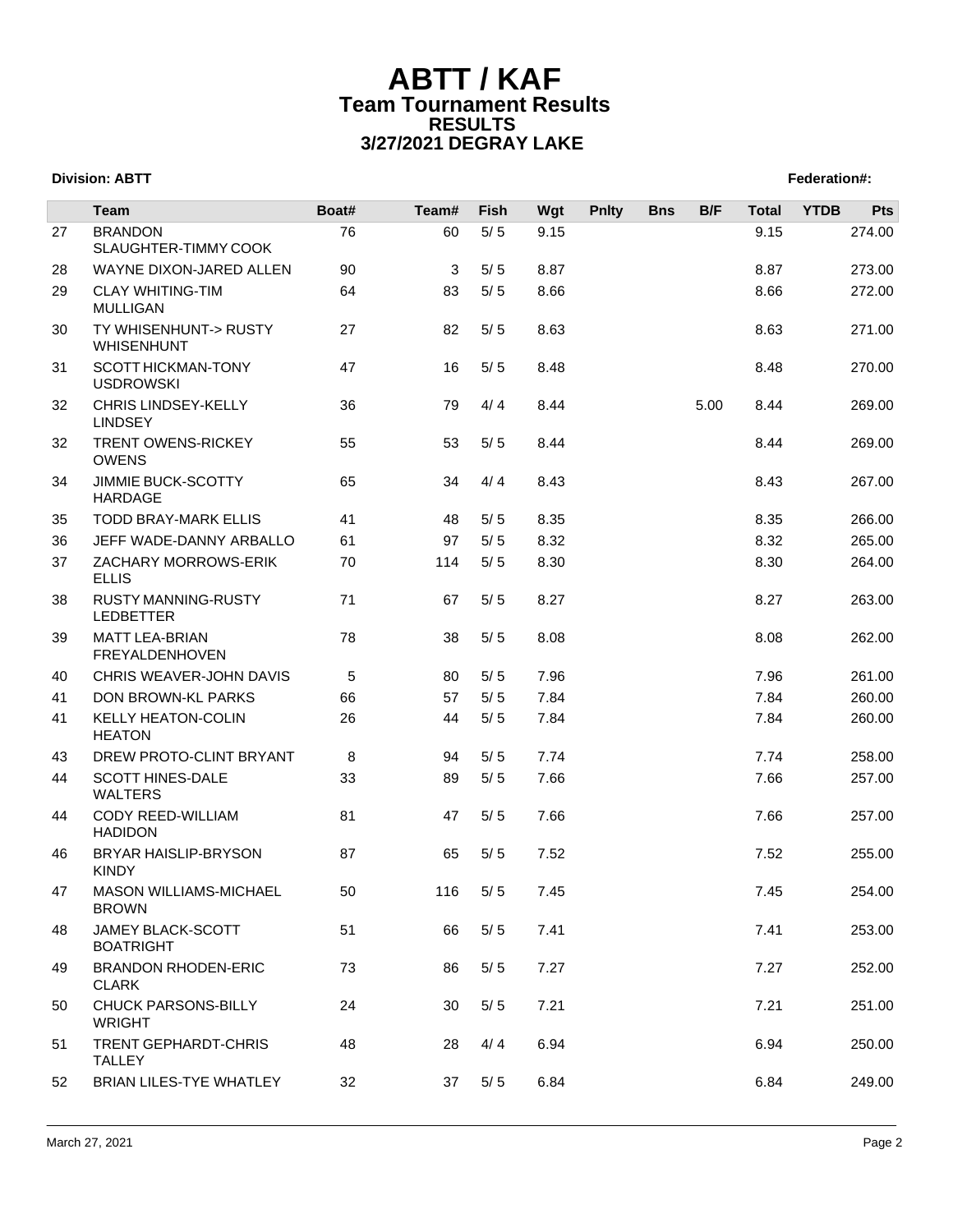|    | <b>Team</b>                                           | Boat# | Team# | Fish  | Wgt  | <b>Pnlty</b> | <b>Bns</b> | B/F  | <b>Total</b> | <b>YTDB</b> | Pts    |
|----|-------------------------------------------------------|-------|-------|-------|------|--------------|------------|------|--------------|-------------|--------|
| 53 | JERRY WILSON-GREG<br><b>WESTFALL</b>                  | 52    | 39    | $5/5$ | 6.79 |              |            |      | 6.79         |             | 248.00 |
| 54 | DANNY GWINN-CHRIS DARBY                               | 58    | 17    | 5/5   | 6.77 |              |            |      | 6.77         |             | 247.00 |
| 55 | RICHARD BERKSHIRE-CHRIS<br><b>MARTIN</b>              | 3     | 10    | 4/4   | 6.75 |              |            |      | 6.75         |             | 246.00 |
| 56 | RICK DUREN-RYAN ENGLISH                               | 4     | 22    | 4/4   | 6.66 |              |            |      | 6.66         |             | 245.00 |
| 57 | <b>CHRISTENA BAUGH-TERRI</b><br><b>BITTNER</b>        | 79    | 35    | $5/5$ | 6.56 |              |            |      | 6.56         |             | 244.00 |
| 58 | KILEY LAWSON-WAYNE<br><b>HUTTON</b>                   | 80    | 27    | 4/4   | 5.83 |              |            |      | 5.83         |             | 243.00 |
| 59 | CALEB COGBURN-BRIAN<br><b>COGBURN</b>                 | 25    | 103   | 4/4   | 5.33 |              |            |      | 5.33         |             | 242.00 |
| 60 | <b>BRENT BARKER-BART</b><br><b>FERGUSON</b>           | 22    | 29    | 3/3   | 4.98 |              |            |      | 4.98         |             | 241.00 |
| 61 | <b>SPENCER</b><br>RAGSDALE-WILLIAM HAUPT              | 85    | 13    | 3/3   | 4.20 |              |            |      | 4.20         |             | 240.00 |
| 62 | RANDAL CALDWELL-RICK<br>CALDWELL                      | 92    | 33    | 2/2   | 2.92 |              |            |      | 2.92         |             | 239.00 |
| 63 | CHRIS CHAMBLISS-RED BELL                              | 37    | 40    | 2/2   | 2.22 |              |            |      | 2.22         |             | 238.00 |
| 64 | <b>CLEODIS BRADLEY</b><br>JR.-CLEODIS BRADLEY SR.     | 49    | 71    | 2/2   | 1.99 |              |            |      | 1.99         |             | 237.00 |
| 65 | JOHNNY VARNADORE-BRETT<br><b>FAULKNER</b>             | 20    | 36    | 1/1   | 1.51 |              |            | 1.51 | 1.51         |             | 236.00 |
| 66 | TIM ALLEN-JIM CUMMINGS                                | 19    | 50    |       | .00  |              |            |      | .00.         |             |        |
| 66 | <b>KEVIN BEATTY-JASON</b><br><b>PHILLIPS</b>          | 59    | 41    |       | .00  |              |            |      | .00.         |             |        |
| 66 | JOSH BUSSELL-ROB STONE                                | 75    | 88    |       | .00  |              |            |      | .00.         |             |        |
| 66 | JAMES CASTLEBERRY-JASON<br><b>KNIGHT</b>              | 63    | 43    |       | .00  |              |            |      | .00.         |             |        |
| 66 | JON CRAVEN-JOSH TITTLE                                | 44    | 51    |       | .00  |              |            |      | .00.         |             |        |
| 66 | TODD DAVIS-DUKE GUNNEL                                | 15    | 45    |       | .00  |              |            |      | .00.         |             |        |
| 66 | <b>BLAIN GARDNER-TRENT</b><br><b>DODSON</b>           | 38    | 78    |       | .00  |              |            |      | .00.         |             |        |
| 66 | MATTHEW HAMBY-TANNER<br>GLENN                         | 60    | 93    |       | .00  |              |            |      | .00.         |             |        |
| 66 | ERIC JOHNSON-CLARK<br><b>JOHNSON</b>                  | 14    | 115   |       | .00  |              |            |      | .00.         |             |        |
| 66 | DON JONES-EDDY SANDERS                                | 31    | 84    |       | .00  |              |            |      | .00.         |             |        |
| 66 | SCOTT JONES-DUSTIN<br><b>CAUTHON</b>                  | 86    | 52    |       | .00  |              |            |      | .00.         |             |        |
| 66 | <b>CODY KEMP-DUSTIN</b><br><b>HUGGINS</b>             | 16    | 96    |       | .00  |              |            |      | .00.         |             |        |
| 66 | <b>TABITHA</b><br>LANCASTER-GENTRY<br><b>DEPRIEST</b> | 77    | 62    |       | .00  |              |            |      | .00.         |             |        |